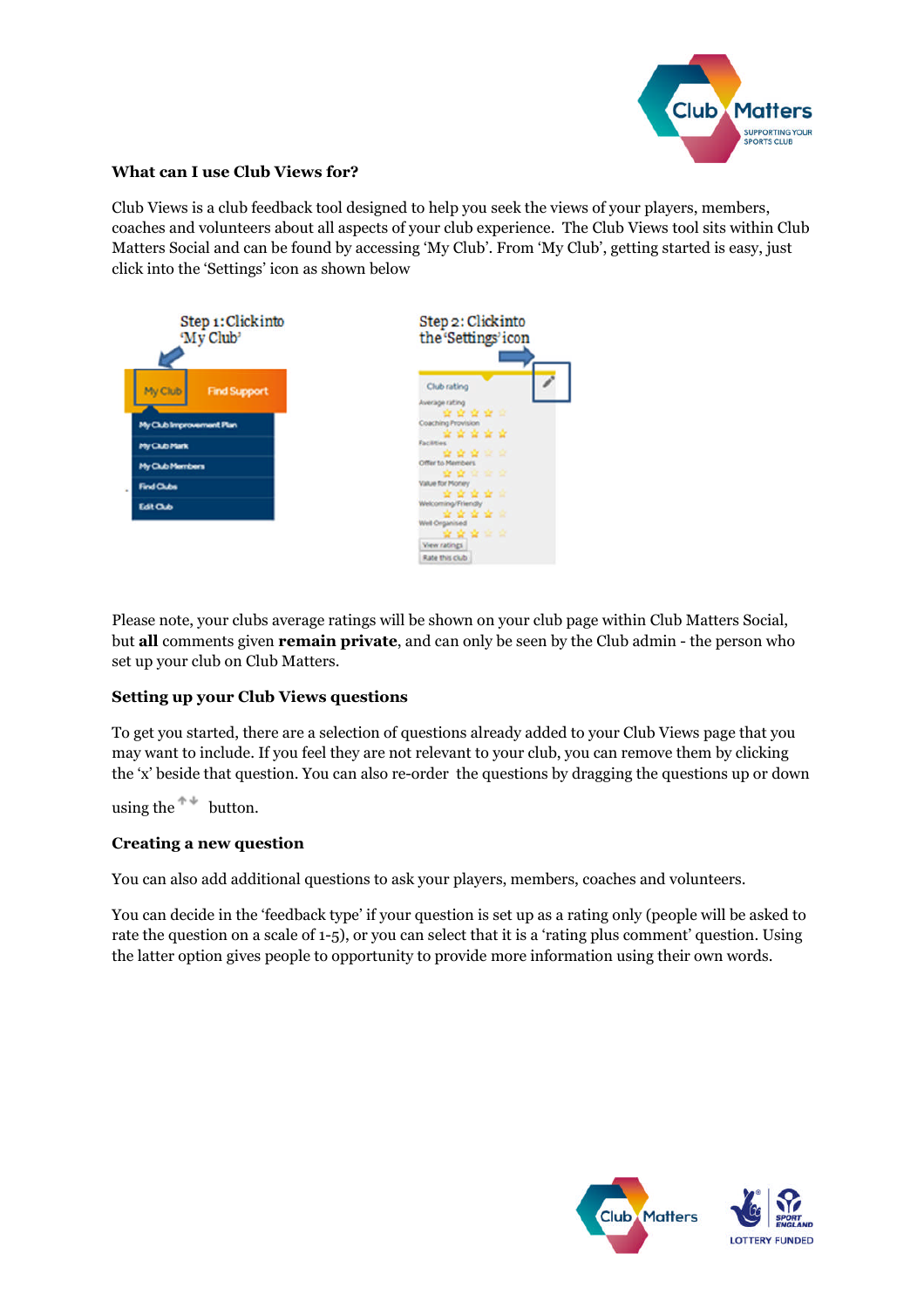

|                      | There are required fields in this form marked $*$ . |              |
|----------------------|-----------------------------------------------------|--------------|
| Question text*       |                                                     |              |
|                      |                                                     |              |
|                      |                                                     |              |
|                      |                                                     |              |
|                      |                                                     | $\mathbb{Z}$ |
| <b>Feedback type</b> | Rating<br>▼                                         |              |

Examples of questions you may want to seek feedback on include:

## **Thinking about players, coaches and officials**

- How would you rate the quality of individual / team coaching available to club?
- How would you rate the opportunities for members to improve their skills?
- How would you rate the opportunities to develop talent within the club?
- How would you rate the opportunities for club members to become a coach?
- How would you rate the team selection process?
- How would you rate the standard of officiating within your club?
- How would you rate the standard of external officials (e.g. league, match)?
- How would you rate the opportunities for club members to become an official (e.g. umpire, referee, judge etc.)?

## **Thinking about the social side of your club**

- How would you rate the opportunities for club members to meet new people?
- How would you rate the opportunities for club members to socialise post activity/match?
- How would you rate the quality of the social facilities owned or used by our club?
- How would you rate the choice of other social activities/events offered to club members?
- How family friendly is our club?

### **Thinking about your volunteers**

- How do you rate the opportunities for club members to volunteer?
- If you don't currently volunteer, would you be interested in volunteering?
- If you don't currently volunteer, what stops you from volunteering?
- How would you rate the support for volunteers?
- How would you rate the opportunities for volunteers' development?
- Do you feel valued by your club for your volunteering?

#### **Thinking about your members**

- Is the membership / playing fee affordable?
- Does the club understand the needs of different members?

## **Thinking about the management of your club**

How would you rate the committee / management of your club?



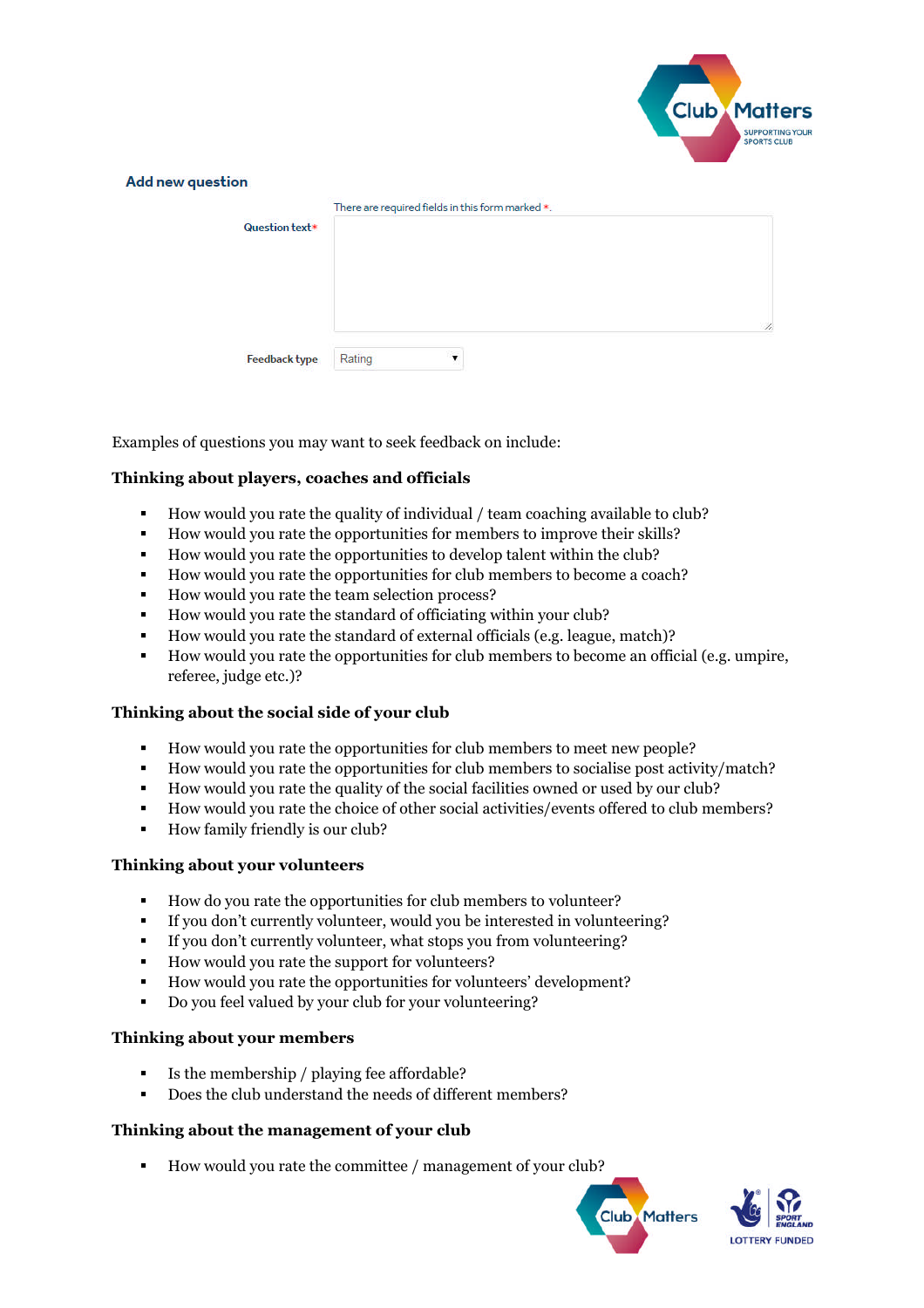

**LOTTERY FUNDED** 

- How would you rate how the club communicates with you?
- How would you rate the club's website content
- How would you rate the club's use of social media
- How would you rate the club's use of email / newsletter
- How would you rate the local awareness / visibility of the club?

## **Overall**

- What 3 things attracted you to join the club?
- What 3 things keep you remaining a member?
- Are you thinking of leaving? If yes, why?

## **Inviting people to complete your club feedback**

You can invite anyone to provide feedback on your club. For people already registered on the Club Matters site, click on the "invite club members to rate" to invite them to complete your club feedback. To invite people not already on the Club Matters site, for example many of your players, click on 'invite others to rate'. You can then add in the email addresses of those you want to receive the invite.

Anyone who receives the invite will be prompted to register on the site before they can complete the feedback.

| Feedback questions for Helen's ski club |                                                                                                                  |  |
|-----------------------------------------|------------------------------------------------------------------------------------------------------------------|--|
|                                         | Add question Edit settings   Invite club members to rate   Invite others to rate   View ratings   View club page |  |

## **Viewing your club's feedback**

The person who set up your club on Club Matters – known as the Club admin - will have access to a 'view ratings' button on their Club Views block, which will show a summary of all feedback received. You can access the detailed comments through the 'view button' on each response.